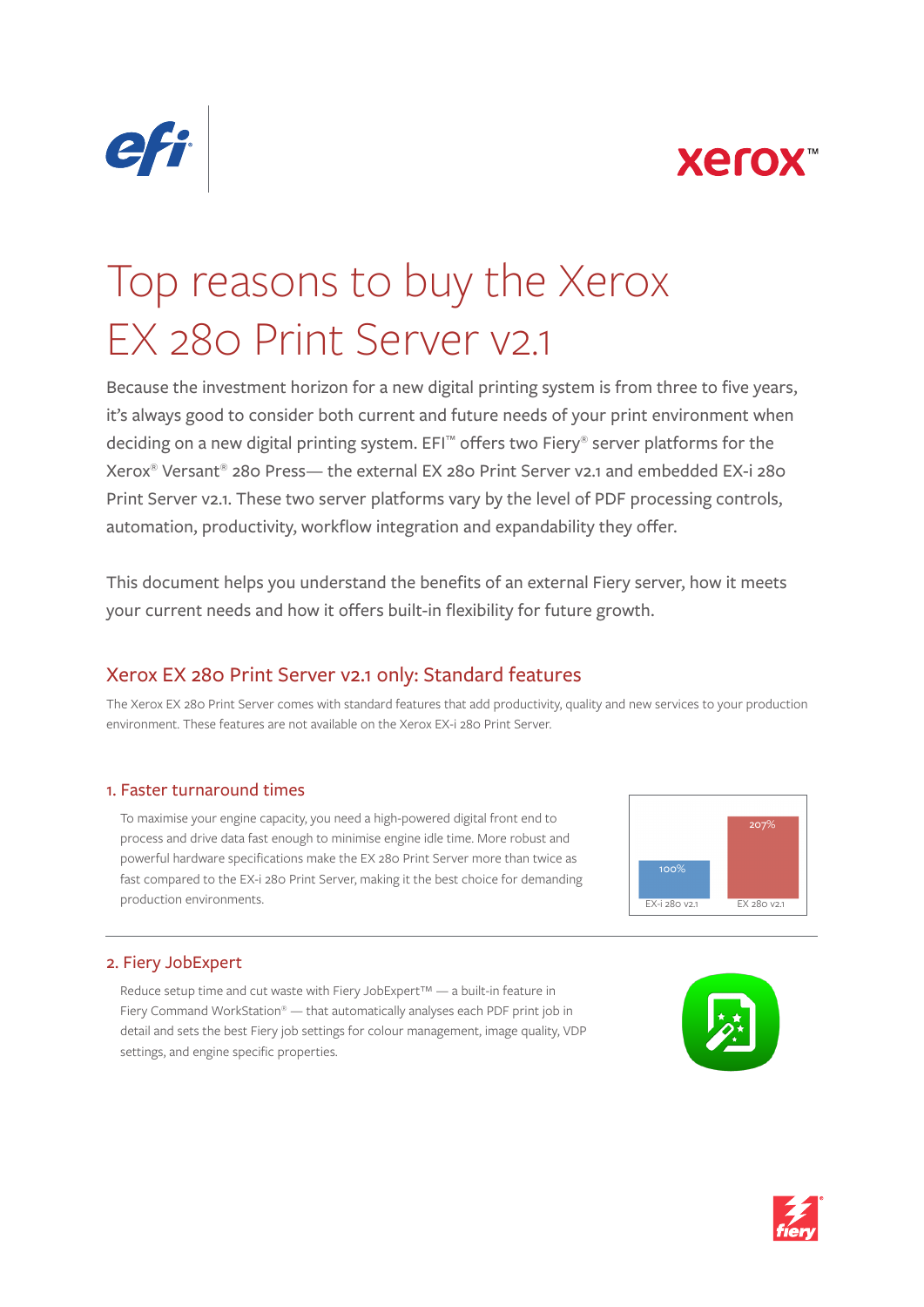# Xerox EX 280 Print Server v2.1 only: Standard features (continued)

#### 3. Supports all industry standard VDP formats

The robust, open, flexible, and scalable Fiery solution supports all leading VDP formats including PDF/VT, Creo® VPS®, PPML, and Xerox® VIPP® and works with all leading VDP composition software and formats for seamless workflows. The faster processing speed also makes offering VDP services more profitable.

#### 4. Fiery QuickTouch™software

Fiery external servers feature the Fiery NX Pro hardware. The NX Pro includes Fiery QuickTouch software on the touchscreen display, which gives faster views of job status information and access to server management. With just a tap, the touchscreen display gives operators easy access to intuitive system installation, backup and restore, plus system diagnostics.

### 5. Fiery deployable image

Service technicians can save time when installing multiple Windows-based Fiery servers in a single organisation. The Fiery deployable image captures a distributable image of a fully configured Fiery server, including Fiery patches, Windows security updates, and user configurations

### 6. Microsoft Windows® 10 IoT Enterprise 2019 LTSC

Fiery FS400 Pro external servers use Windows 10 IoT Enterprise 2019 LTSC as their operating system. This Windows edition contains the latest security protections and includes the cumulative feature enhancements provided in Windows 10 versions 1703, 1709, 1803, and 1809.

### 7. USB security

Maintain a secure print environment. Fiery external servers prevent connection of USB storage devices and disable Fiery features that require USB mass storage functionality, such as Backup and Restore.

















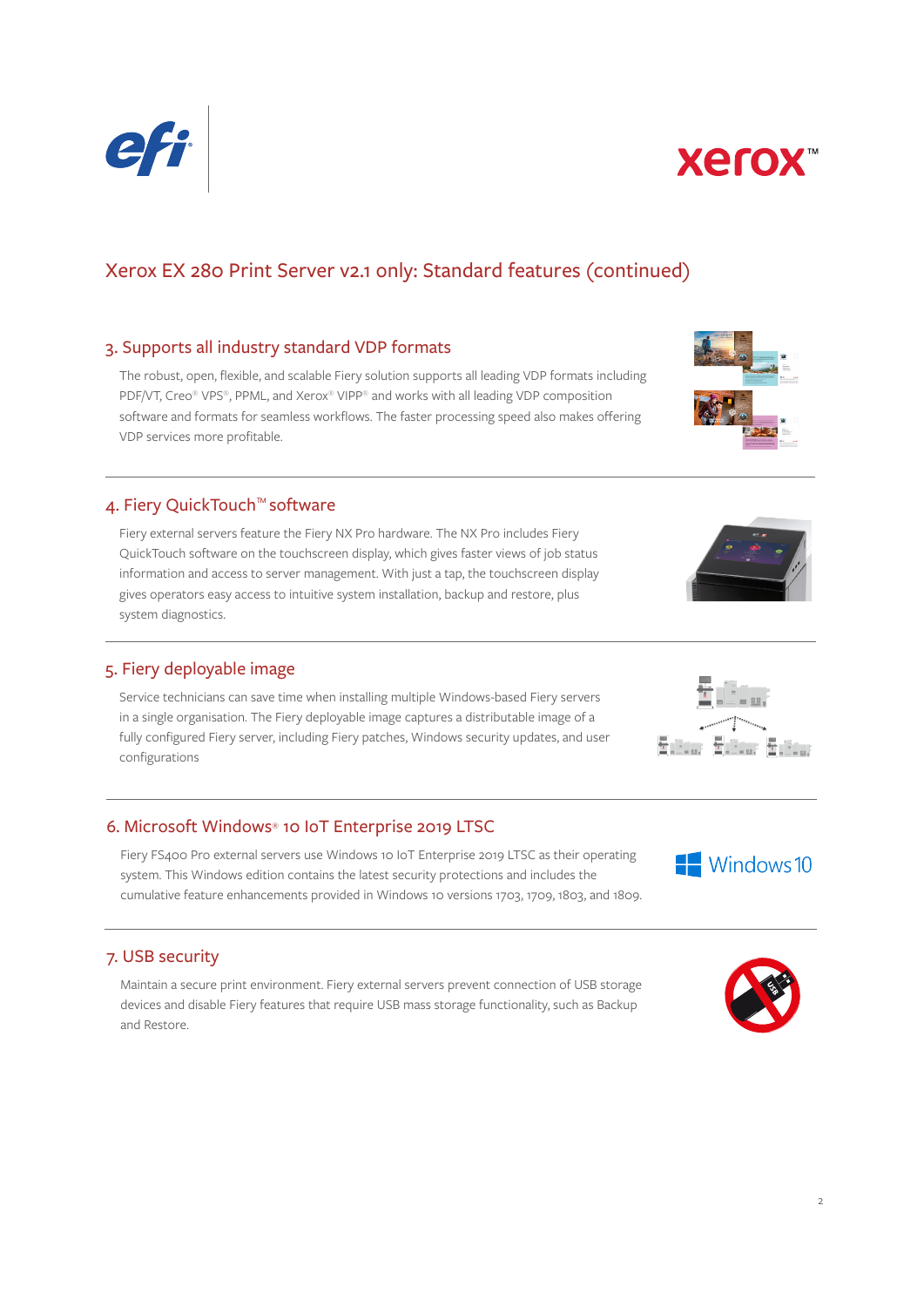# Xerox EX 280 Print Server v2.1 only: Optional features

The EX 280 comes with standard features that add productivity, quality and new services to your production environment. These features are not available on the EX-i 280.

#### 1. Secure storage for print files

normal operation and remove it to a secure location after powering down the server.

#### 2. A centralised production workspace for operators

The Fiery NX Station GL is a compact, centralised workstation for Fiery external servers. It features a 22" display, Fiery Ticker, work stand, and a wireless keyboard and mouse

### 3. A powerful makeready option to produce differentiated output

Add Fiery JobMaster to offer advanced PDF makeready capabilities such as insertion of tab pages without the need to design them in the native application, multi-bank and bleed-edge tab setup, page merging, media assignment, finishing, page numbering, plus hard-copy scanning and cleanup. This allows you to produce jobs completely inline and reduce labour costs on manual tab insertion.

The optional Fiery disk drive security kits allow you to lock the server drive into the system for









**Xerox™** 

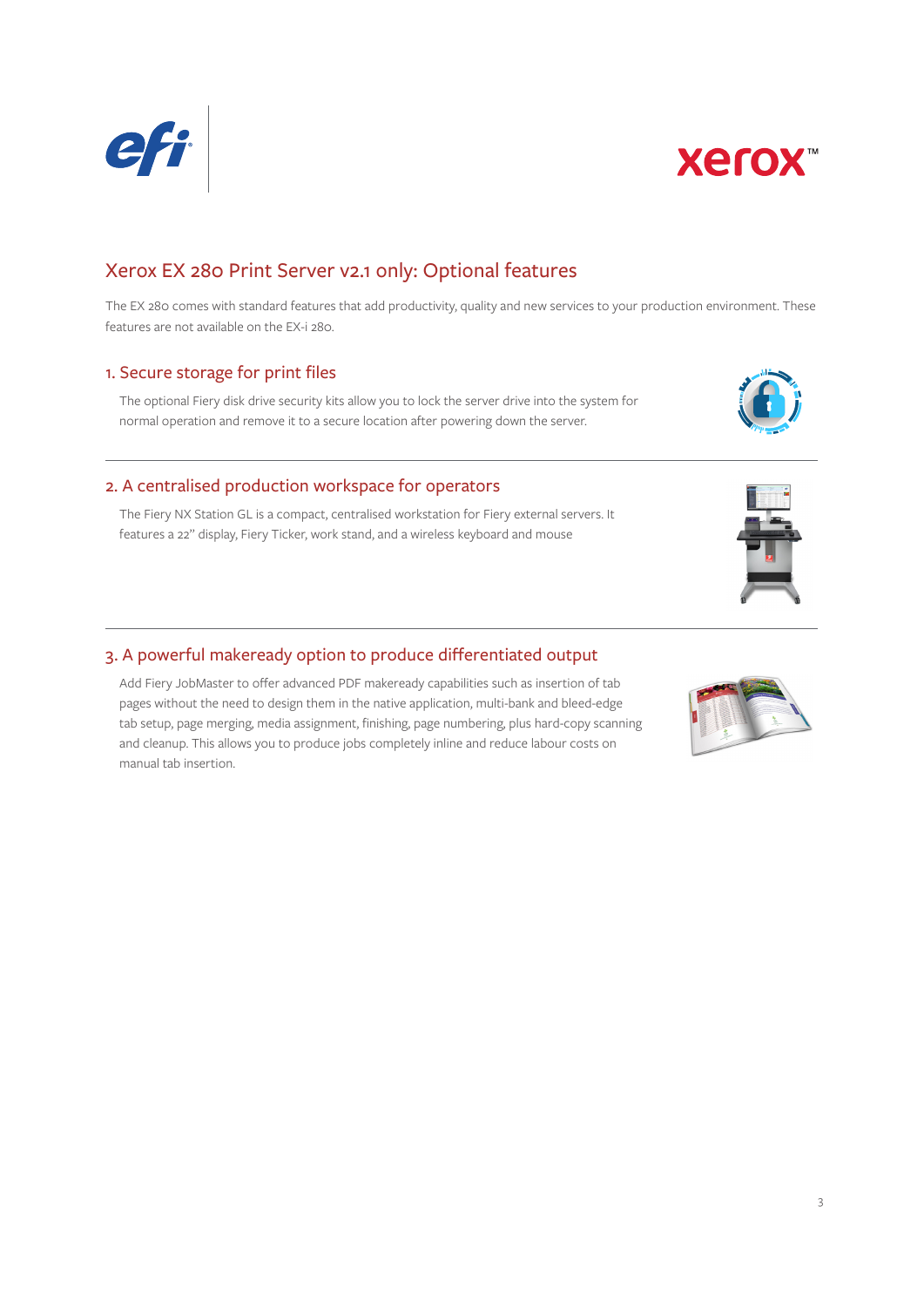# Xerox EX-i 280 Print Server v2.1 : Optional features

While these features are standard on the EX 280 v2.1, you may add them as options to the EX-i 280 v2.1 by purchasing the Fiery ColorRight Package, Fiery Automation Package, Adobe PDF Print Engine option, or other stand-alone software options. Be sure to compare the cost of the embedded EX-i 280 with the additional software added for a more accurate comparison to the external EX 280.

#### 1. Fully visual imposition

Fiery Impose enables easy booklet creation, provides several gangups, supports cutting and stacking, plus integrates with Duplo finishers.

### 2. Perfect PDF printing in a pure PDF workflow

Adobe PDF Print Engine offers the option of a native PDF end to-end workflow. Improves the consistency and flexibility of the printed output from design to output in digital and offset print solutions.

### 3. Superior photographic prints

Fiery Image Enhance Visual Editor, a Command WorkStation® plug-in, allows operators to make last-minute edits to a selected image without having to open the image in applications such as Adobe Photoshop®.

### 4. Automated web-to-print submission, and integration with MIS systems

Fiery servers are certified by CIP4 job definition format (JDF) IDP-ICS. By adhering to this standard, Fiery servers integrate seamlessly with MIS and web-to-print systems as well as with industry-leading prepress workflow solutions. This helps you more efficiently deliver job specifications, update job status in real time, track job costing data and validate equipment usage.

#### 5. Accelerated production with prepress workflow automation

Enable the free Fiery JobFlow Base on an embedded Fiery server with Fiery Automation Package and start building ready-to-use workflows. Once Fiery JobFlow Base is enabled, upgrade to a paid license for the full version, Fiery JobFlow, for advanced prepress capabilities. You can easily configure automated job workflows including correction and editing of PDF files, plus approval, scripting and job ticketing.

Adobe PDF Print Engine

**POWERED BY** 













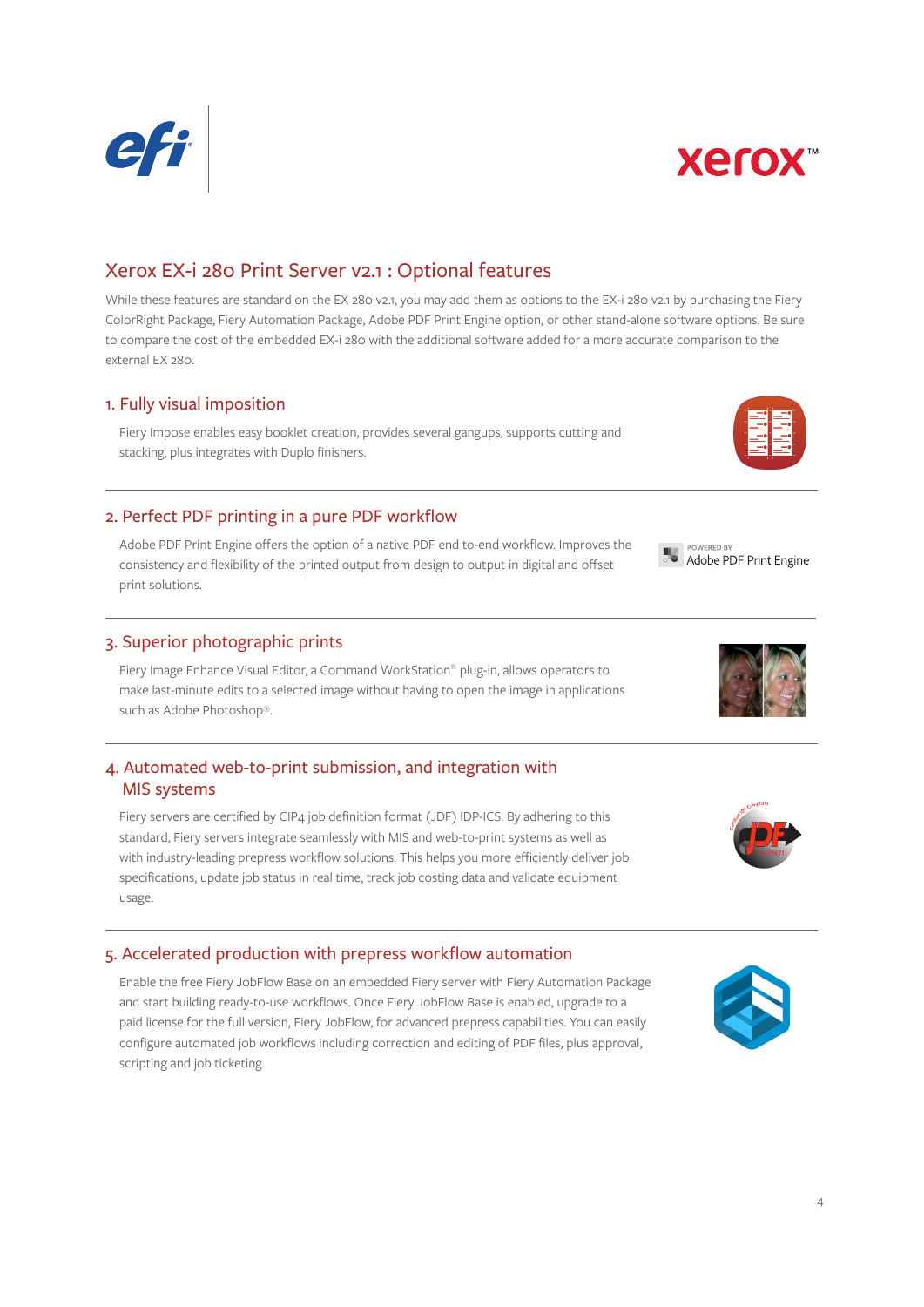



## Xerox EX 280 Print Server v2.1: Performance Package

The Performance Package option for the EX 280 Print Server, a fully integrated combination of EFI and Xerox software and hardware, integrates powerful tools designed for professional production environments to achieve the highest colour consistency and precision, streamline job preparation, and achieve maximum productivity.

Order all components listed on this page from Xerox to get the Performance Package feature set.

#### 1. Fiery Color Profiler Suite with EFI ES-3000 spectrophotometer

Creates ICC profiles with a complete colour management solution for more accurate colour transformations and corrections. Users can perform colour quality assurance and match colour across multiple presses, as well as calibrate Fiery Driven™ print systems to G7. The ES-3000 accurately measures colour patches for print-engine calibration and captures spot colours from a physical swatch for inclusion in a Fiery spot colour library. Combined with Fiery Color Profiler Suite, it creates CMYK and RGB profiles for input and output devices. Learn more [here](http://www.efi.com/cps).

#### 2. Fiery Compose

Provides an advanced preview and editing environment to simplify media assignments, tab printing, chapterisation and document finishing. Learn more [here](http://www.efi.com/compose).

### 3. Fiery NX Station GL

A compact, centralised workstation for Fiery external servers. It features a 22" display, Fiery Ticker, work stand, and a wireless keyboard and mouse. Learn more [here](https://www.efi.com/products/fiery-servers-and-software/fiery-production-solutions/fiery-nx-station/overview/).

#### 4. Xerox options for automatic calibration

Xerox Interface Decurler Module (IDM/ILS) hardware includes All Stocks Rated Speed, X-Rite® Inline Spectrophotometer, and Xerox Automated Color Quality Suite software (ACQS) for automated calibration / profile creation to achieve accurate and predictable colour with the minimum of time and labor.





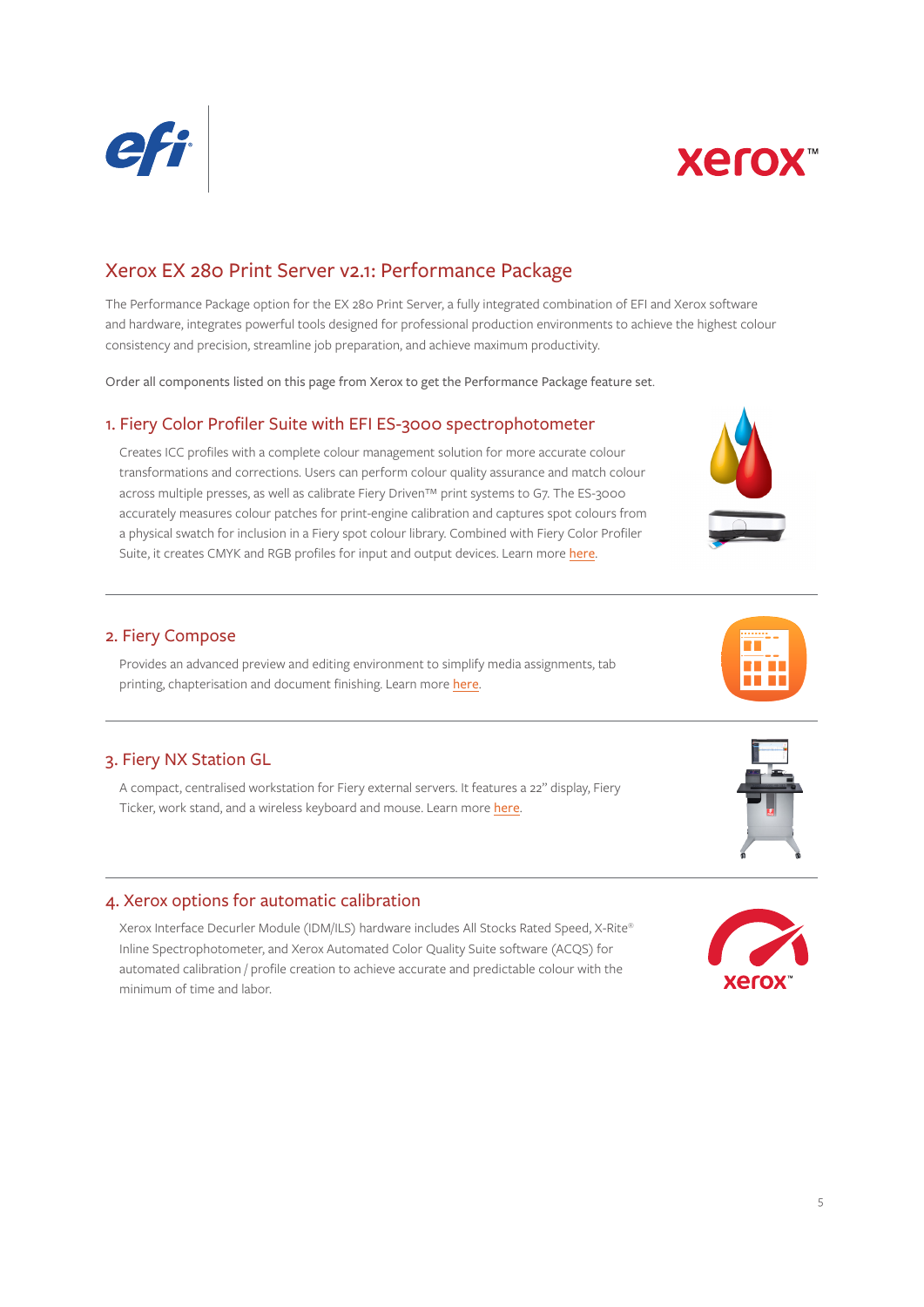



# Server comparison

| <b>Fiery server</b>                                                                                                                                    | External - EX 280 v2.1                                             | Embedded - EX-i 280 v2.1                                               |
|--------------------------------------------------------------------------------------------------------------------------------------------------------|--------------------------------------------------------------------|------------------------------------------------------------------------|
| Fiery software                                                                                                                                         | Fiery FS400 Pro                                                    | Fiery FS400                                                            |
| Fiery platform                                                                                                                                         | NX Pro III                                                         | E <sub>400</sub>                                                       |
| CPU                                                                                                                                                    | Intel® Core™ i5-8500 Processor, 3.0 to 4.1<br>GHz w/Turbo          | Intel® Pentium® Processor G4400,<br>3.3 $GHz$                          |
| Operating system                                                                                                                                       | Microsoft® Windows® 10 IoT Enterprise<br>2019 LTSC                 | Linux                                                                  |
| <b>RAM</b>                                                                                                                                             | 8 GB                                                               | 4 GB                                                                   |
| Disk drive(s)                                                                                                                                          | 240/256 GB SSD SATA + 1 TB HDD                                     | 500 GB                                                                 |
| Fiery disk drive security kits                                                                                                                         | <b>OPTIONAL</b>                                                    | Not Available                                                          |
| <b>VDP</b> formats                                                                                                                                     | PPML 2.0/2.2/3.0, PDF/VT-1, PDF/VT-2, VPS,<br>Fiery FreeForm™ Plus | Fiery FreeForm Plus                                                    |
| Adobe® PDF Print Engine                                                                                                                                | <b>INCLUDED</b>                                                    | OPTIONAL                                                               |
| PDF/X-4 output intent                                                                                                                                  | <b>INCLUDED</b>                                                    | OPTIONAL with Adobe PDF Print Engine<br>Package                        |
| Fiery JobExpert                                                                                                                                        | INCLUDED                                                           | Not Available                                                          |
| Pad Printing                                                                                                                                           | INCLUDED                                                           | Not Available                                                          |
| Fiery Deployable Image                                                                                                                                 | <b>INCLUDED</b>                                                    | Not Available                                                          |
| Fiery Image Enhance Visual Editor                                                                                                                      | <b>INCLUDED</b>                                                    | OPTIONAL with Fiery ColorRight Package*                                |
| Fiery ImageViewer, Fiery Spot Pro, Fiery<br>Postflight, Fiery Control Bar                                                                              | OPTIONAL with Fiery Graphic Arts Pro<br>Package*                   | OPTIONAL with Fiery ColorRight Package*                                |
| Fiery Preflight                                                                                                                                        | OPTIONAL with Fiery Graphic Arts Pro<br>Package*                   | OPTIONAL with Fiery Automation Package*                                |
| Integration to MIS and web-to-print systems                                                                                                            | <b>INCLUDED</b>                                                    | OPTIONAL with Fiery Automation Package*                                |
| Fiery JDF                                                                                                                                              | <b>INCLUDED</b>                                                    | OPTIONAL with Fiery Automation Package*                                |
| Fiery JobFlow Base                                                                                                                                     | <b>FREE</b>                                                        | OPTIONAL with Fiery Automation Package*                                |
| Fiery JobFlow*                                                                                                                                         | OPTIONAL                                                           | OPTIONAL with Fiery Automation Package*                                |
| Fiery Impose*                                                                                                                                          | <b>INCLUDED</b>                                                    | OPTIONAL                                                               |
| Fiery Compose*                                                                                                                                         | OPTIONAL                                                           | <b>OPTIONAL</b>                                                        |
| Fiery JobMaster*                                                                                                                                       | OPTIONAL                                                           | Not Available                                                          |
| Fiery Color Profiler Suite** w/EFI ES-3000<br>spectrophotometer                                                                                        | OPTIONAL                                                           | <b>OPTIONAL</b>                                                        |
| Fiery NX Station GL                                                                                                                                    | OPTIONAL                                                           | Not Available                                                          |
| Fiery FreeForm Create                                                                                                                                  | INCLUDED                                                           | INCLUDED                                                               |
| Fiery Edge factory profiles                                                                                                                            | INCLUDED                                                           | <b>INCLUDED</b>                                                        |
| Fiery Spot-On™                                                                                                                                         | <b>INCLUDED</b>                                                    | <b>INCLUDED</b>                                                        |
| Xerox hardware and software options                                                                                                                    |                                                                    |                                                                        |
| Xerox Performance Package: Fiery Color<br>Profiler Suite w/ES-3000, Fiery Compose, Fiery<br>NX Station GL, Xerox ILS, Xerox ASRS, Xerox<br><b>ACQS</b> | OPTIONAL                                                           | Not Available (some individual components<br>are available separately) |
| ASRS                                                                                                                                                   | OPTIONAL                                                           | OPTIONAL                                                               |
| For more information on all of the features, see the <b>EX 280</b> and <b>EX-i 280</b> datasheets on the Versant 280 engine page.                      |                                                                    |                                                                        |

\* Free 30-day trial available

\*\* Free trial in demo mode available